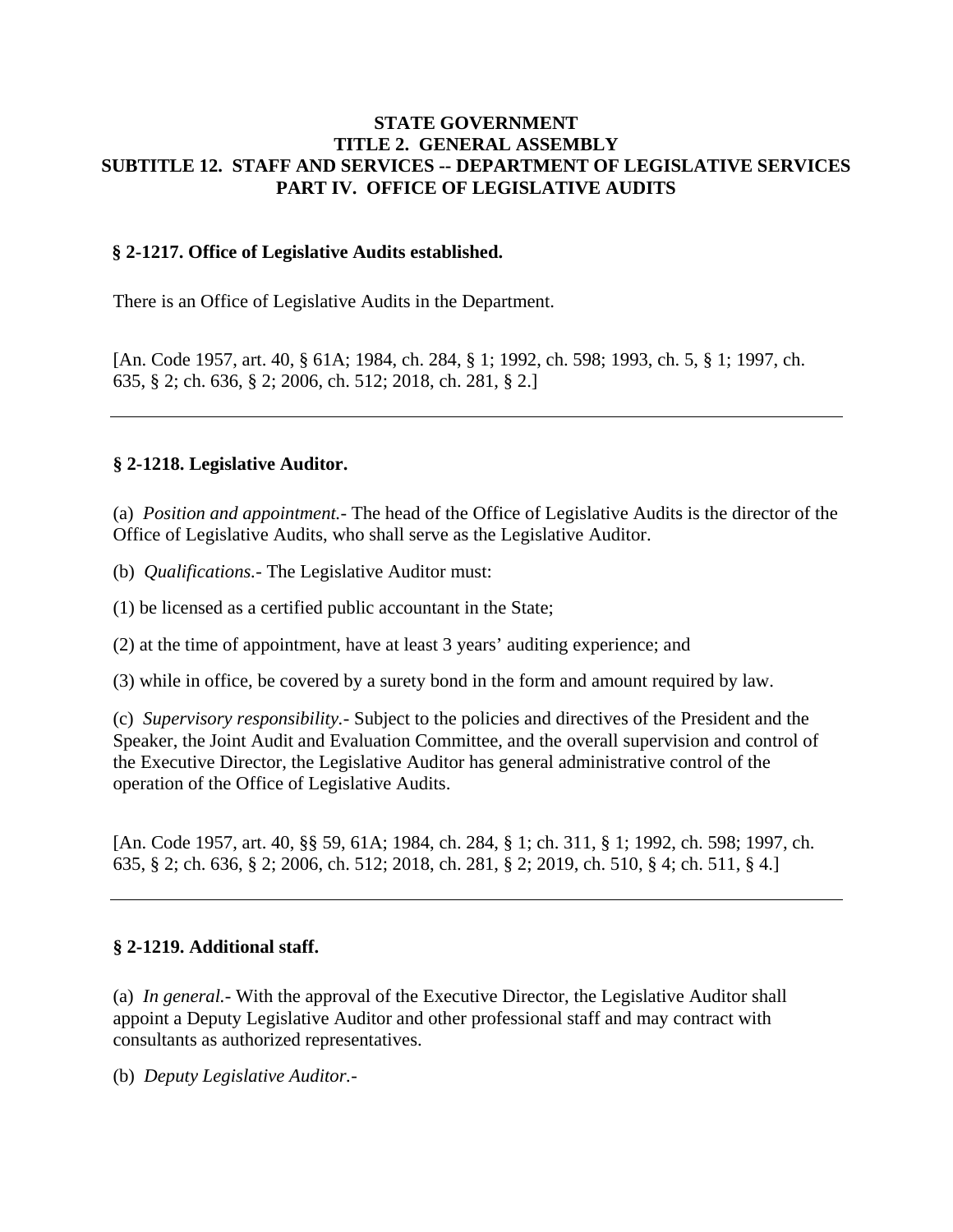(1) The Deputy Legislative Auditor must be licensed as a certified public accountant in the State.

(2) The Deputy Legislative Auditor:

(i) has the duties delegated by the Legislative Auditor; and

(ii) may be designated by the Executive Director to act as Legislative Auditor if the office is vacant or the Legislative Auditor is unable to perform the duties of office.

(c) *Audits of local school systems.-* With the approval of the Executive Director, the Legislative Auditor shall appoint professional staff to conduct audits of local school systems in accordance with  $\S$  2-1220(e) of this subtitle.

[An. Code 1957, art. 40, §§ 59, 61A; 1984, ch. 284, § 1; 1997, ch. 635, § 2; ch. 636, § 2; 2004, ch. 148; 2006, ch. 512; 2018, ch. 281, § 2.]

# **§ 2-1219.1. "Examination" defined.**

In this subtitle, "examination" includes all authorized work and required audits under § 2-1220 of this subtitle.

[2006, ch. 512.]

# **§ 2-1220. Required and authorized audits.**

(a) *State units.-*

(1) In this subsection, "unit" includes each State department, agency, unit, and program, including each clerk of court and each register of wills.

(2) (i) The Office of Legislative Audits shall conduct a fiscal/compliance audit of each unit of the State government, except for units in the Legislative Branch.

(ii) The audit of each unit shall be conducted at an interval ranging from 3 to 4 years unless the Legislative Auditor determines, on a case-by-case basis, that more frequent audits are required.

(iii) In determining the audit interval for a unit, the Office of Legislative Audits shall take into consideration:

1. the materiality and risk of the unit's fiscal activities with respect to the State's fiscal activities;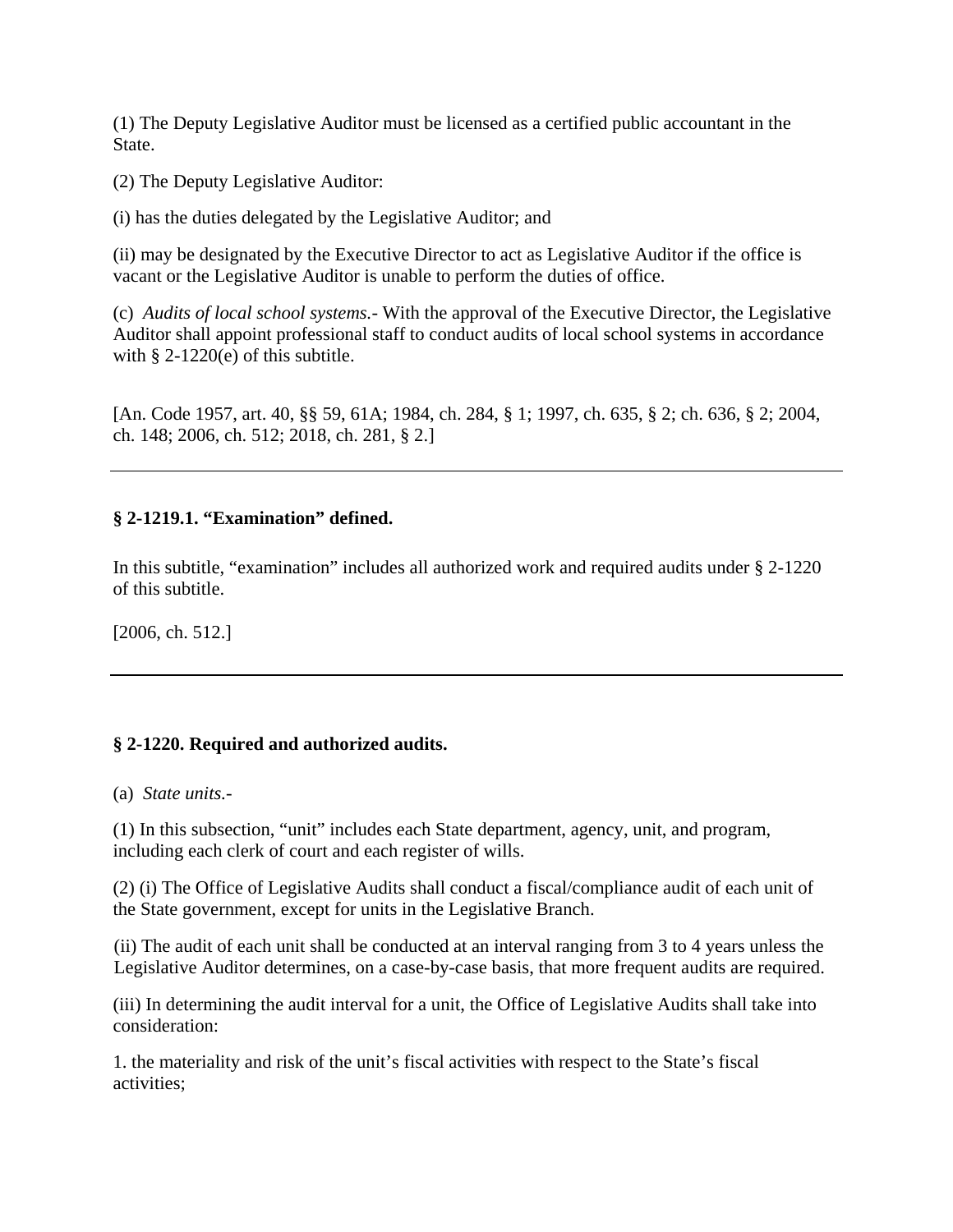2. the complexity of the unit's fiscal structure; and

3. the nature and extent of audit findings in the unit's prior audit reports.

(iv) Each agency or program may be audited separately or as part of a larger organizational unit of State government.

(3) Performance audits or financial statement audits shall be conducted when authorized by the Legislative Auditor, when directed by the Joint Audit and Evaluation Committee or the Executive Director, or when otherwise required by law.

(4) (i) In addition to the audits required under paragraph (2) of this subsection, the Office of Legislative Audits may conduct a review when the objectives of the work to be performed can be satisfactorily fulfilled without conducting an audit as prescribed in § 2-1221 of this subtitle.

(ii) 1. The Office of Legislative Audits has the authority to conduct a separate investigation of an act or allegation of fraud, waste, or abuse in the obligation, expenditure, receipt, or use of State resources.

2. The Legislative Auditor shall determine whether an investigation shall be conducted in conjunction with an audit undertaken in accordance with this subsection or separately.

(5) If, on request of the Comptroller, the Joint Audit and Evaluation Committee so directs, the Office of Legislative Audits shall audit or review a claim that has been presented to the Comptroller for payment of an expenditure or disbursement and that is alleged to have been made by or for an officer or unit of the State government.

(6) The Office of Legislative Audits shall conduct an audit or review to determine the accuracy of information about or procedures of a unit of the State government, as directed by the Joint Audit and Evaluation Committee or the Executive Director.

(b) *Corporations and associations.-* If the General Assembly, by resolution, or the Joint Audit and Evaluation Committee so directs, the Office of Legislative Audits shall conduct an audit or review of a corporation or association to which the General Assembly has appropriated money or that has received funds from an appropriation from the State Treasury.

(c) *County officers and units.-* The Office of Legislative Audits may audit any county officer or unit that collects State taxes.

(d) *Taxing districts; community colleges; boards of education; library boards.-*

(1) The Office of Legislative Audits shall review any audit report prepared under the authority of:

(i) §§ 16-305 through 16-308 of the Local Government Article, with respect to a county, municipal corporation, or taxing district; or

(ii) § [16-315 of the](http://michie.lexisnexis.com/maryland/lpext.dll?f=FifLink&t=document-frame.htm&l=jump&iid=1ff31d4b.633913b9.0.0&nid=645f#JD_ed16-315) [Education Article,](http://michie.lexisnexis.com/maryland/lpext.dll?f=FifLink&t=document-frame.htm&l=jump&iid=1ff31d4b.633913b9.0.0&nid=77#JD_ed) with respect to a community college.

(2) The results of any review made by the Office of Legislative Audits under paragraph (1) of this subsection shall be reported as provided in § 2-1224 of this subtitle.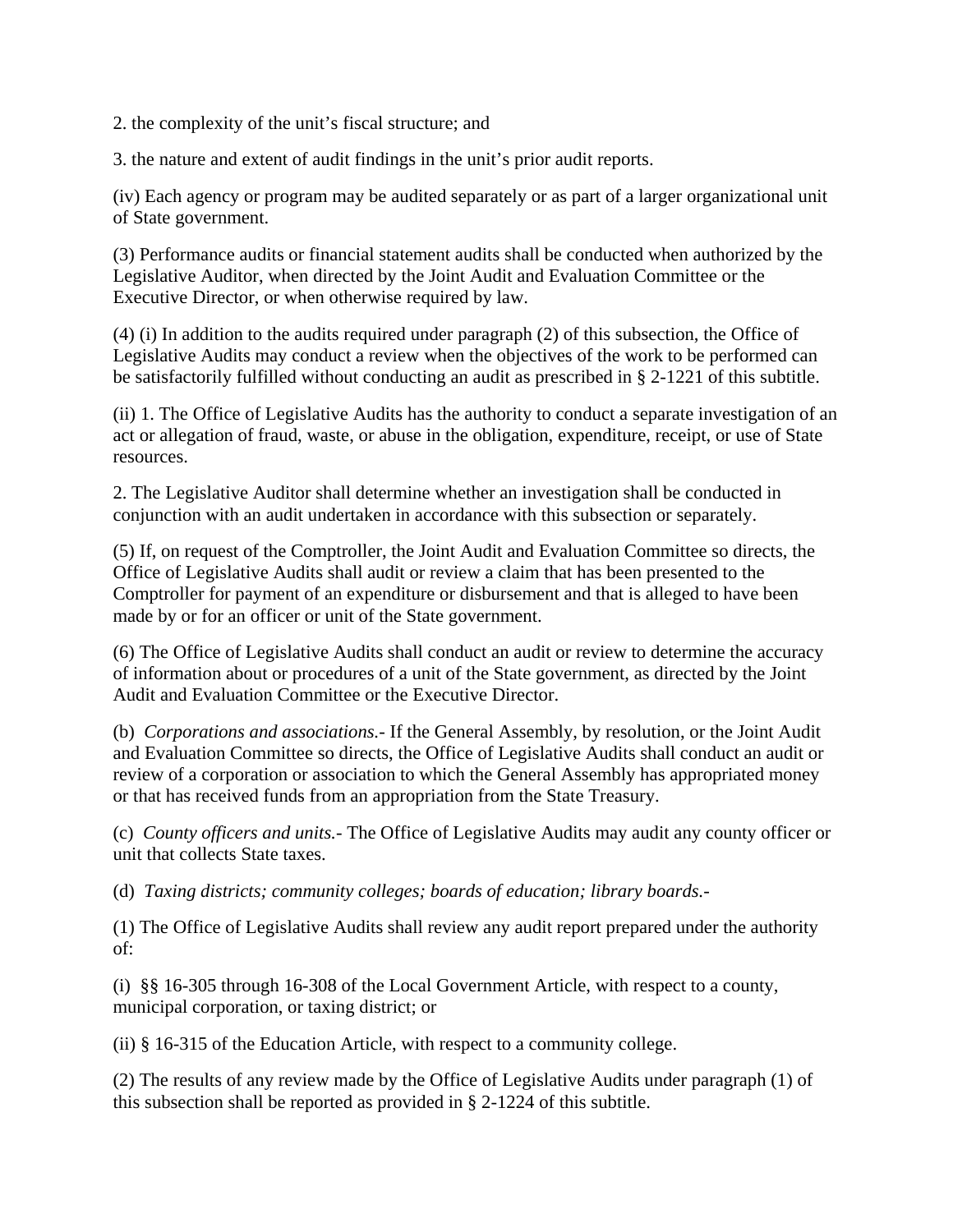# (e) *Local school systems.-*

(1) Except as provided in paragraph (4) of this subsection, at least once every 6 years, the Office of Legislative Audits shall conduct an audit of each local school system to evaluate the effectiveness and efficiency of the financial management practices of the local school system.

(2) The audits may be performed concurrently or separately.

(3) The Office of Legislative Audits shall provide information regarding the audit process to the local school system before the audit is conducted.

(4) (i) Subject to the limitation under subparagraph (ii) of this paragraph, beginning in fiscal year 2017, a local school system shall be exempt from the audit requirement under paragraph (1) of this subsection if the county governing body, the county board of education, and the county delegation to the Maryland General Assembly consisting of the county senators and delegates each submits a letter to the Joint Audit and Evaluation Committee requesting an exemption on or before November 1 of fiscal year 2017, or on or before November 1 of the last year of a 6-year audit cycle under paragraph (1) of this subsection, as determined by the Office of Legislative Audits.

(ii) A local school system may not be exempt for two consecutive 6-year audit cycles.

(5) Notwithstanding paragraph (4) of this subsection, the Joint Audit and Evaluation Committee may direct the Office of Legislative Audits to conduct an audit of a local school system at any time.

# (f) *Board of Liquor License Commissioners for Baltimore City, City of Annapolis, or a county.-*

(1) At least once every 4 years, the Office of Legislative Audits shall conduct a performance audit of the Board of Liquor License Commissioners for Baltimore City to evaluate the effectiveness and efficiency of the management practices of the Board and of the economy with which the Board uses resources.

(2) At any time on request of the President and the Speaker, the Office shall conduct a performance audit of the local licensing board, as defined in § 1-101 of the Alcoholic Beverages Article, for a county or for the City of Annapolis to evaluate the effectiveness and efficiency of the management practices of the board and of the economy with which the board uses resources.

(3) The performance audit shall focus on operations relating to liquor inspections, licensing, disciplinary procedures, and management oversight.

(g) *Board of Liquor License Commissioners for Prince George's County.-*

(1) Beginning on July 1, 2017, and at least once every 3 years thereafter, the Office of Legislative Audits shall conduct a performance audit of the Board of Liquor License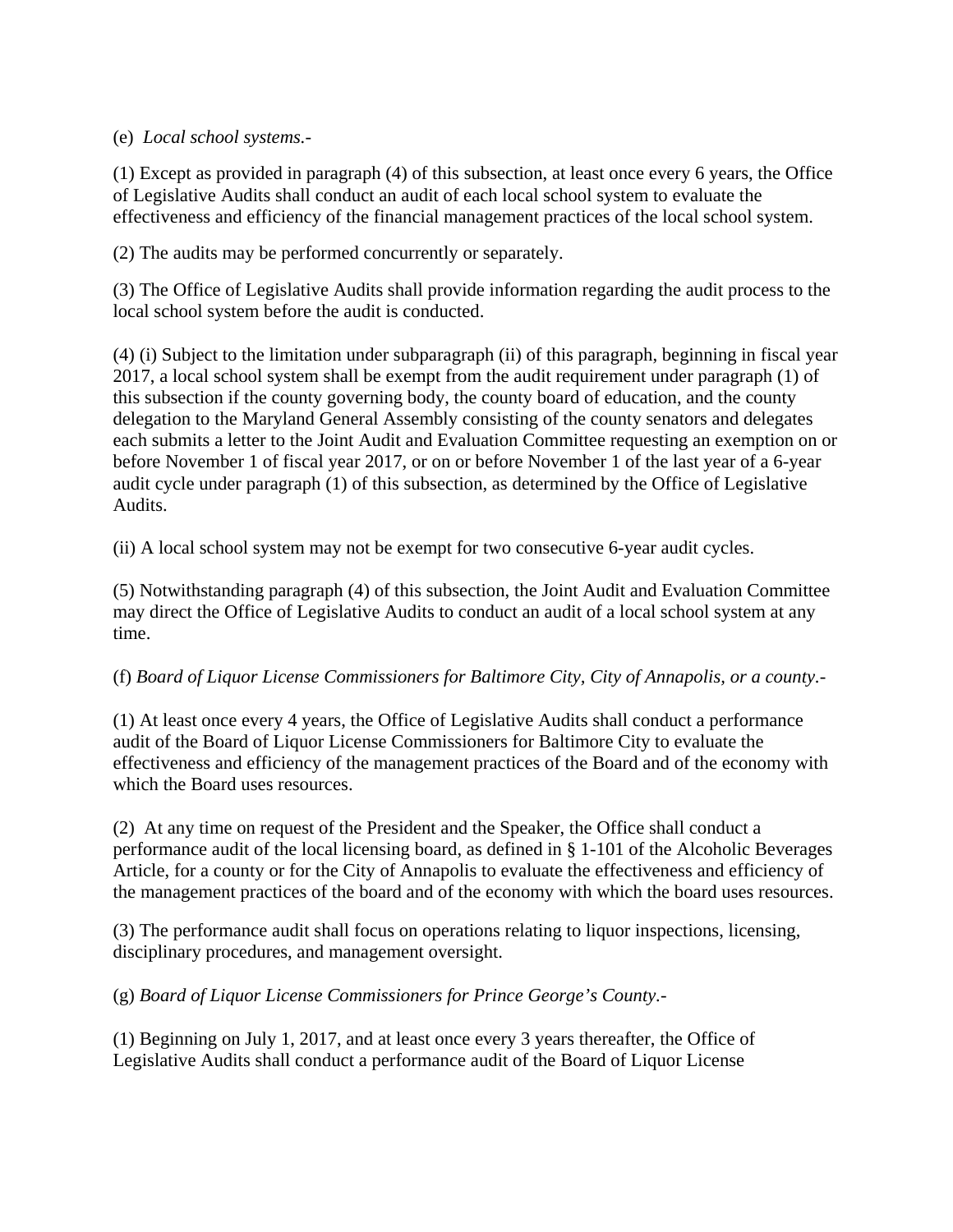Commissioners for Prince George's County to evaluate the effectiveness and efficiency of the management practices of the Board and of the economy with which the Board uses resources.

(2) The performance audit shall focus on operations relating to liquor inspections, licensing, disciplinary procedures, and management oversight.

(h) *Audit.-*

(1) Beginning July 1, 2020, and at least once every 6 years thereafter, the Office of Legislative Audits shall conduct an audit of the Baltimore Police Department to evaluate the effectiveness and efficiency of the financial management practices of the Baltimore Police Department.

(2) The scope and objectives of the audit or audits shall be determined by the Legislative Auditor.

(3) The Office of Legislative Audits shall provide information regarding the audit process to the Baltimore Police Department before the audit is conducted.

(4) The Baltimore City government shall make available to the Office of Legislative Audits all City employees, records, and information systems deemed necessary by the Legislative Auditor to conduct the audit or audits required by this subsection.

[An. Code 1957, art. 40, §§ 61B, 61D; 1984, ch. 284, § 1; 1992, ch. 598; 1994, ch. 750; 1997, ch. 264, § 1; ch. 635, §§ 2, 9; ch. 636, §§ 2, 9; 2004, ch. 148; 2006, ch. 512; 2010, chs. 58, 59; 2011, ch. 263; 2013, ch. 136; 2016, ch. 8, § 5; chs. 49, 261; 2017, chs. 524, 811, 812; 2019, ch. 73; ch. 510, § 4; ch. 511, § 4; 2020, ch. 535, § 1; 2021, ch. 225, § 1.]

# **§ 2-1221. Scope of audit.**

(a) *Fiscal/compliance audits.-* A fiscal/compliance audit conducted by the Office of Legislative Audits shall include:

(1) examining financial transactions and records and internal controls;

(2) evaluating compliance with applicable laws and regulations;

(3) examining electronic data processing operations; and

(4) evaluating compliance with applicable laws and regulations relating to the acquisition of goods and services from Maryland Correctional Enterprises.

(b) *Performance audits.-* A performance audit conducted by the Office of Legislative Audits may include:

(1) evaluating the efficiency, effectiveness, and economy with which resources are used;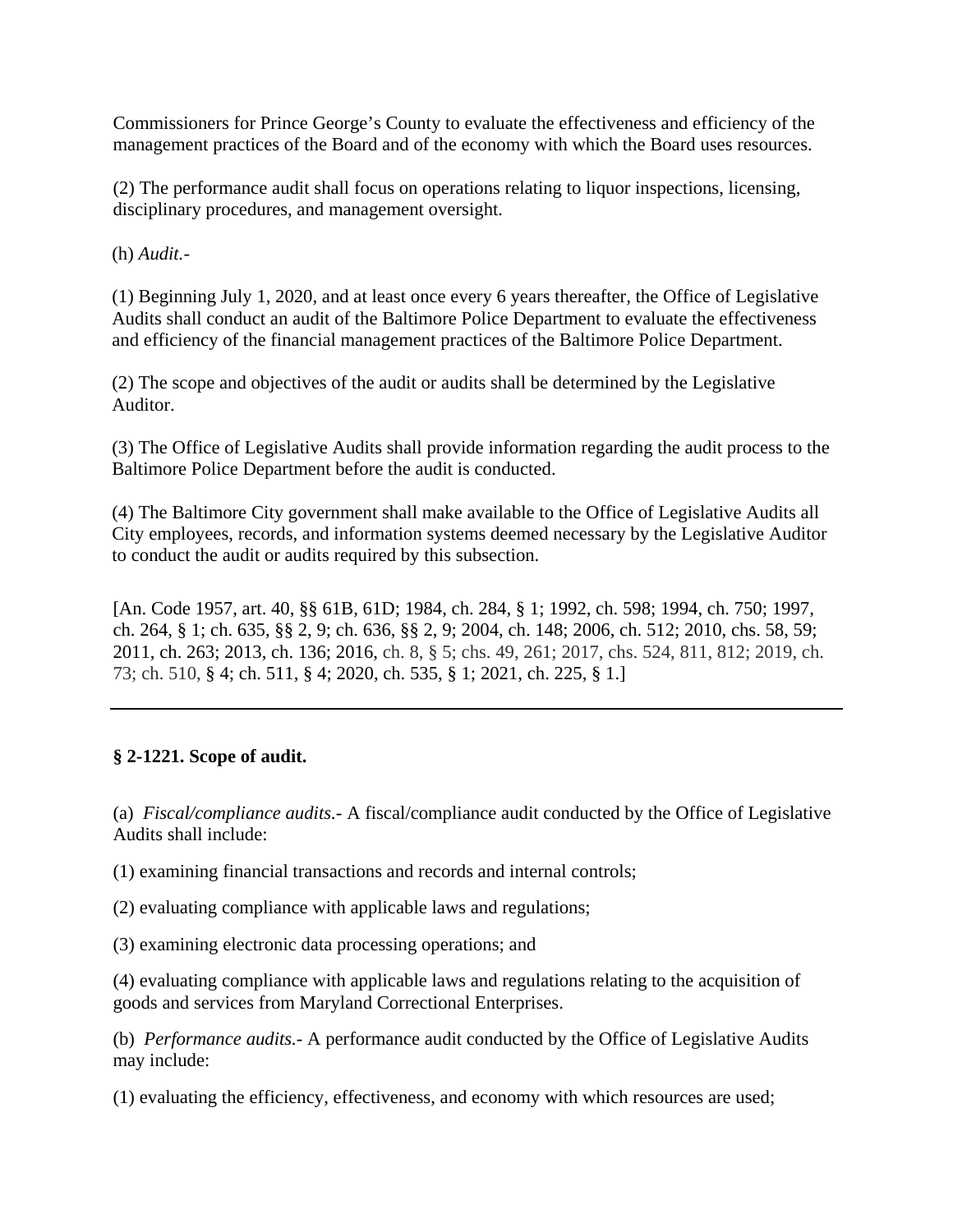(2) determining whether desired program results are achieved; and

(3) determining the reliability of performance measures, as defined in § 3-1001(g) of the State Finance and Procurement Article, identified in:

(i) the managing for results agency strategic plan developed under  $\S$  3-1002(c) of the State Finance and Procurement Article; or

(ii) the StateStat agency strategic plan developed under § 3-1003(d) of the State Finance and Procurement Article.

(c) *Financial statement audits.-* The purpose of financial statement audits conducted by the Office of Legislative Audits shall be to express an opinion regarding the fairness of the presentation of a unit's financial statements.

(d) *Government auditing standards.-* The audits referred to in subsections (a), (b), and (c) of this section shall be conducted in accordance with generally accepted government auditing standards.

(e) *Evaluation of financial transactions, records and compliance.-*

(1) Upon approval of the Joint Audit and Evaluation Committee, the Office of Legislative Audits shall develop and use a rating system that is based on the results of a fiscal/compliance audit to determine an overall evaluation of a unit's financial transactions, records, and internal controls and compliance with applicable laws and regulations as a means of comparing the various units of State government.

(2) When an evaluation is issued, it shall be provided to the unit and shall be available to the Joint Audit and Evaluation Committee and the Budget Committees of the Maryland General Assembly.

[An. Code 1957, art. 40, § 61B; 1984, ch. 284, § 1; 1985, chs. 199, 556; 1992, ch. 598; 1997, ch. 635, § 2; ch. 636, § 2; 2004, ch. 452; 2005, ch. 124; 2006, ch. 512; 2007, ch. 7; 2019, ch. 510, § 4; ch. 511, § 4.]

# **§ 2-1222. Place of audits.**

(a) *In general.-* An examination conducted by the Office of Legislative Audits shall generally be made at the offices of the State unit, county officer or unit, corporation, association, or local school system that is subject to examination.

(b) *Office of Legislative Audits, removal of records.-*

(1) If considered appropriate and after consultation with the unit or body being examined, the Legislative Auditor may authorize all or a portion of an examination to be conducted at the offices of the Office of Legislative Audits.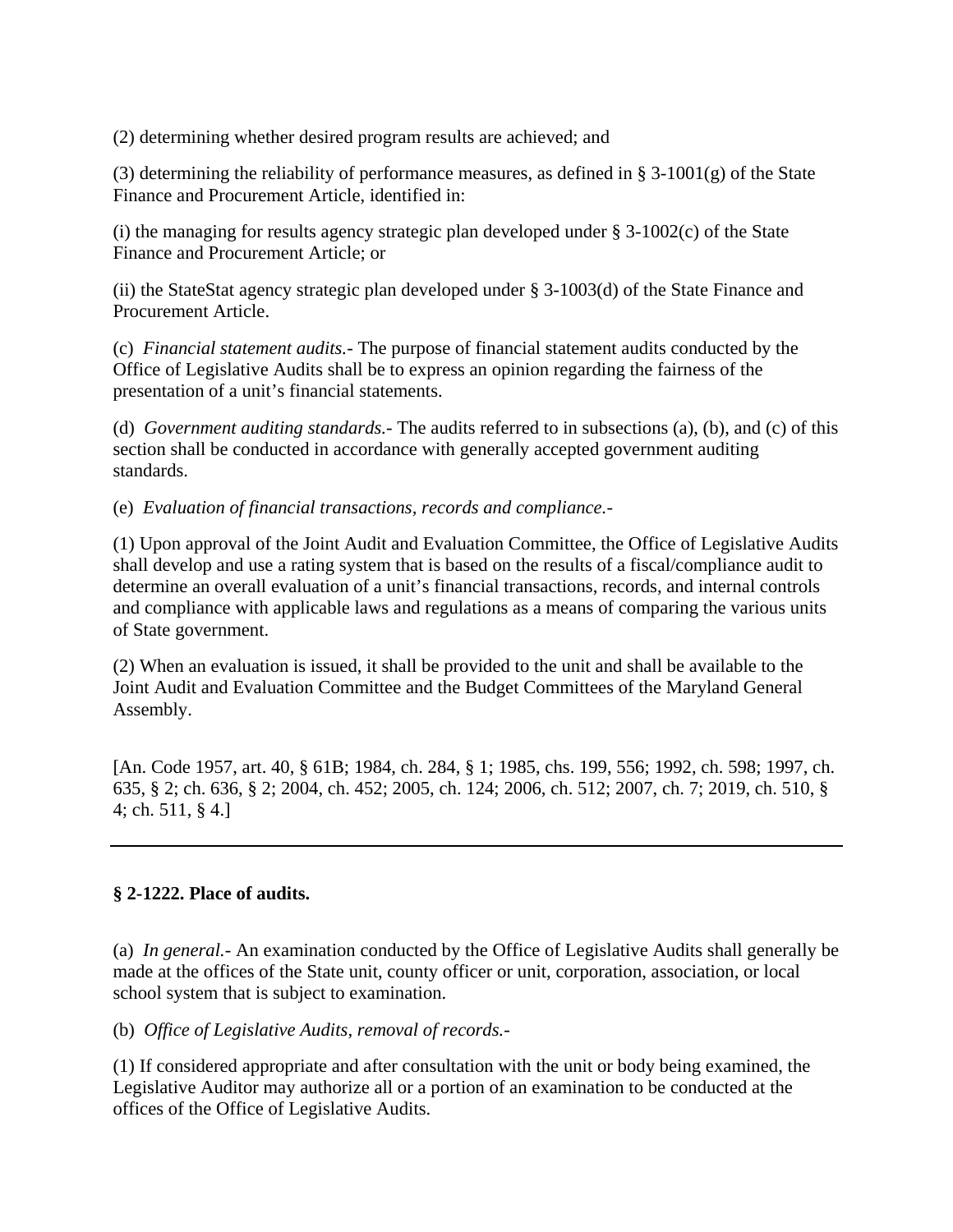(2) Before the original or only copy of any record is removed from the State unit's premises, the prior approval of the State unit for the removal is required.

[An. Code 1957, art. 40, § 61C; 1984, ch. 284, § 1; 1992, ch. 598; 1997, ch. 635, § 2; ch. 636, § 2; 2000, ch. 61, § 1; 2006, ch. 512.]

# **§ 2-1223. Audit procedures.**

#### (a) *Access to records.-*

(1) Except as prohibited by the federal Internal Revenue Code, the employees or authorized representatives of the Office of Legislative Audits shall have access to and may inspect the records, including those that are confidential by law, of any unit of the State government or of a person or other body receiving State funds, with respect to any matter under the jurisdiction of the Office of Legislative Audits.

(2) In conjunction with an examination authorized under this subtitle, the access required by paragraph (1) of this subsection shall include the records of contractors and subcontractors that perform work under State contracts.

(3) The employees or authorized representatives of the Office of Legislative Audits shall have access to and may inspect the records, including those that are confidential by law, of:

(i) any local school system to perform the audits authorized under § 2-1220 of this subtitle or in accordance with a request for information as provided in § 5-114(d) of the Education Article;

(ii) the Board of Liquor License Commissioners for Baltimore City to perform the audits authorized under  $\S$  2-1220(f)(1) of this subtitle; and

(iii) the board of license commissioners for a county or for the City of Annapolis to perform the audits authorized under § 2-1220(f)(2) of this subtitle.

(iv) the Board of License Commissioners for Prince George's County to perform the audits authorized under  $\S$  2-1220(g) of this subtitle.

(v) the Baltimore Police Department and the Baltimore City government to perform the audits required under § 2-1220(h) of this subtitle.

(b) *Provision of information.-* Each officer or employee of the unit or body that is subject to examination shall provide any information that the Legislative Auditor determines to be needed for the examination of that unit or body, or of any matter under the authority of the Office of Legislative Audits, including information that otherwise would be confidential under any provision of law.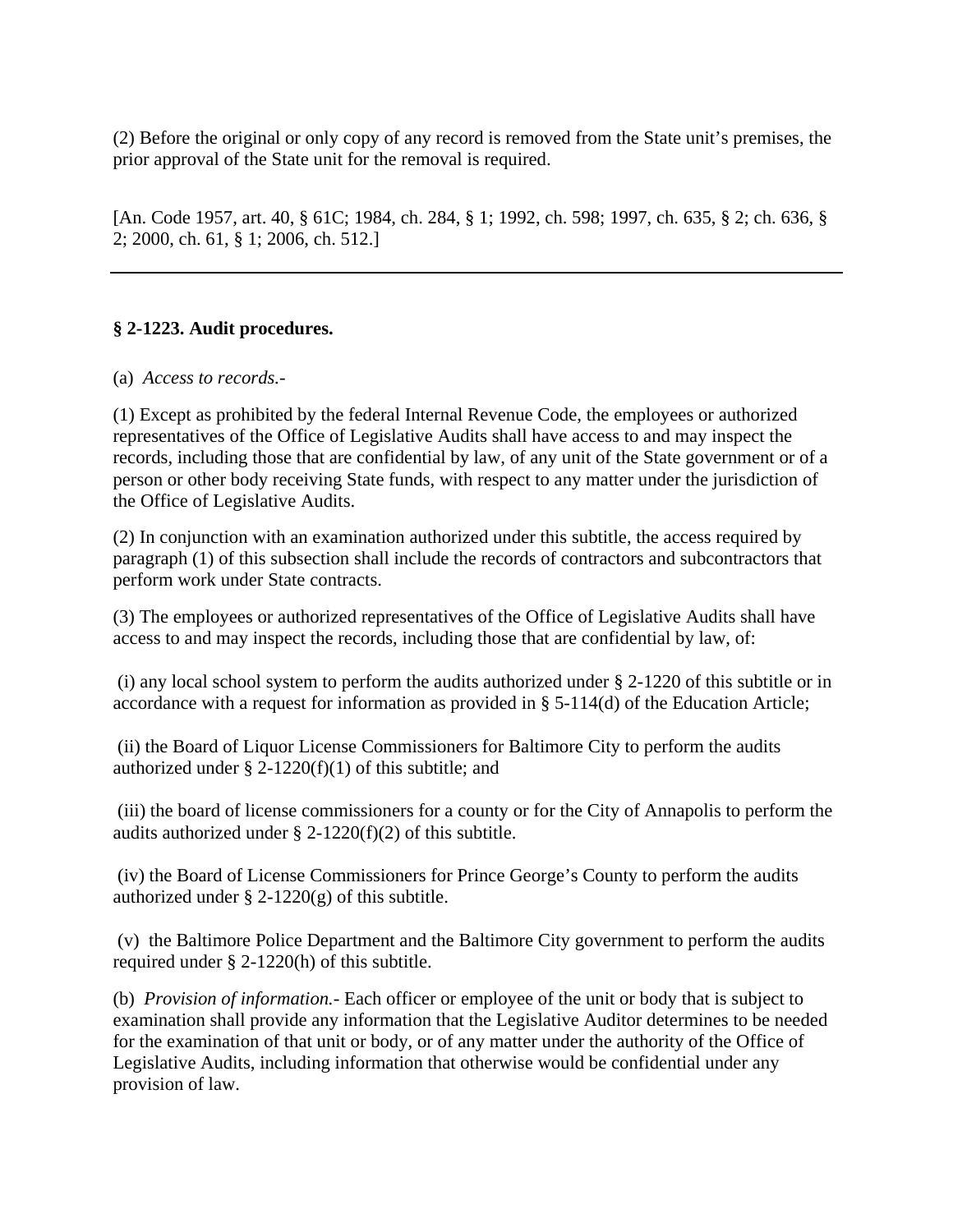#### (c) *Enforcement.-*

(1) The Legislative Auditor may issue process that requires an official who is subject to examination to produce a record that is needed for the examination.

(2) The process shall be sent to the sheriff for the county where the official is located.

(3) The sheriff promptly shall serve the process.

(4) The State shall pay the cost of process.

(5) If a person fails to comply with process issued under this subsection or fails to provide information that is requested during an examination, a circuit court may issue an order directing compliance with the process or compelling that the information requested be provided.

[An. Code 1957, art. 40, §§ 61B, 61C; 1984, ch. 284, § 1; 1992, ch. 598; 1997, ch. 635, § 2; ch. 636, § 2; 2006, ch. 512; 2009, ch. 60, § 5; 2011, ch. 263; 2017, chs. 524, 811, 812; 2018, ch. 281, § 2; 2020, ch. 535, § 1.]

#### **§ 2-1223.1. Communicating preliminary findings of examination.**

On the preliminary completion of an examination of a public senior higher education institution by the Office of Legislative Audits, the Legislative Auditor shall send a copy of the discussion notes of the examination relating to any preliminary findings of substantial fiscal impropriety to the following individuals and governing boards of the respective institutions that were subject to the examination:

(1) The Chancellor of the University System of Maryland and the University System of Maryland Board of Regents Audit Committee;

(2) The President of Morgan State University and the Finance and Facilities Committee of the Board of Regents of Morgan State University; or

(3) The President of St. Mary's College of Maryland and the Finance, Investment, and Audit Committee of the Board of Trustees of St. Mary's College of Maryland.

[2010, ch. 652.]

#### **§ 2-1224. Audit reports.**

(a) *"Unit" defined.-* In this section, "unit" includes: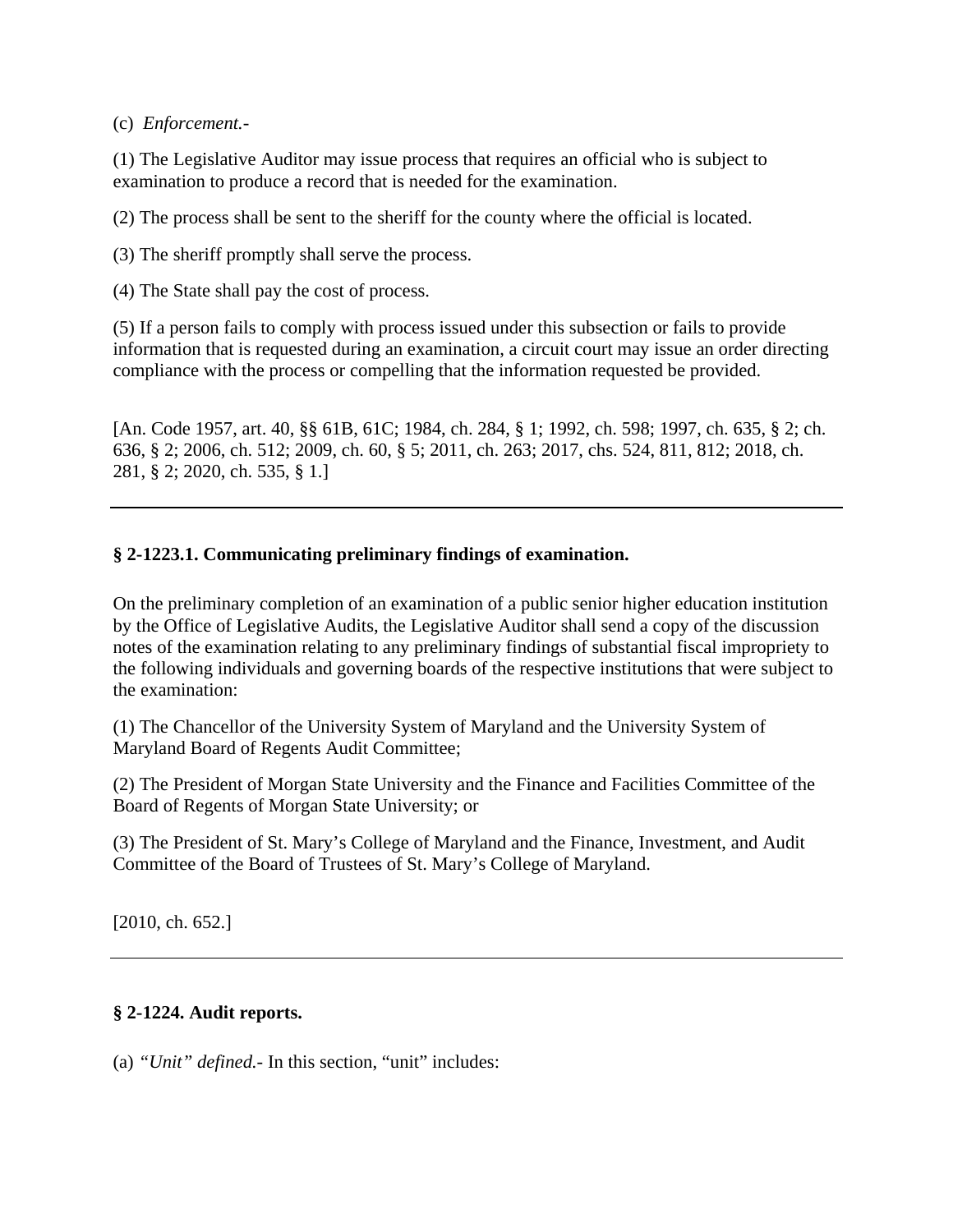(1) the Board of Liquor License Commissioners for Baltimore City;

(2) the board of license commissioners for a county or for the City of Annapolis subject to an audit under  $\S 2-1220(f)(2)$  of this subtitle; and

(3) the Board of License Commissioners for Prince George's County.

(b) *Report of employees.-* Except with the written approval of the Legislative Auditor, an employee or authorized representative of the Office of Legislative Audits shall submit any report of findings only to the Legislative Auditor.

(c) *Report of Legislative Auditor.-*

(1) On the completion of each examination, the Legislative Auditor shall submit a full and detailed report to the Joint Audit and Evaluation Committee.

(2) A report shall include:

(i) the findings;

(ii) any appropriate recommendations for changes in record keeping or in other conduct of the unit or body that is the subject of the report; and

(iii) any response of that unit or body, subject to procedures approved by the Joint Audit and Evaluation Committee.

(d) *Distribution by Legislative Auditor.-* The Legislative Auditor shall send a copy of the report to:

(1) the President of the Senate and the Speaker of the House of Delegates;

(2) the Chairmen of the Senate Budget and Taxation and House Appropriations Committees;

(3) members of the General Assembly, subject to § 2-1257 of this subtitle;

(4) the Governor, unless the report is of the Board of Liquor License Commissioners for Baltimore City, the board of license commissioners for a county or for the City of Annapolis subject to an audit under  $\S 2$ -1220(f)(2) of this subtitle, or the Board of License Commissioners for Prince George's County;

(5) the Comptroller;

(6) the State Treasurer, unless the report is of the Board of Liquor License Commissioners for Baltimore City, the board of license commissioners for a county or for the City of Annapolis subject to an audit under  $\S 2$ -1220(f)(2) of this subtitle, or the Board of License Commissioners for Prince George's County;

(7) the Attorney General, unless the report is of the Board of Liquor License Commissioners for Baltimore City, the board of license commissioners for a county or for the City of Annapolis subject to an audit under  $\S$  2-1220(f)(2) of this subtitle, or the Board of License Commissioners for Prince George's County;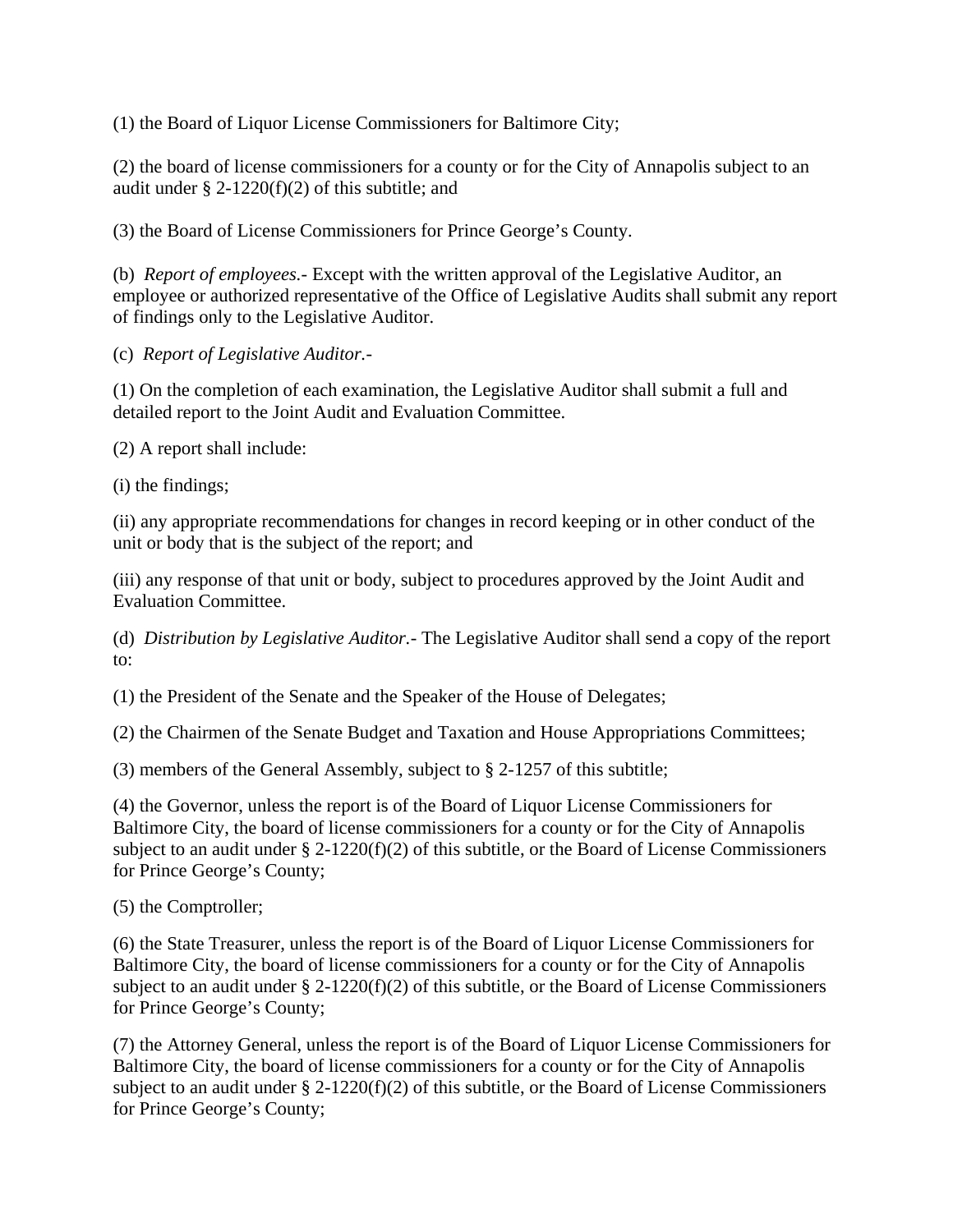(8) the unit or body that is the subject of the report;

(9) the Secretary of Budget and Management, unless the report is of the Board of Liquor License Commissioners for Baltimore City, the board of license commissioners for a county or for the City of Annapolis subject to an audit under  $\S$  2-1220(f)(2) of this subtitle, or the Board of License Commissioners for Prince George's County;

(10) the Executive Director; and

(11) any other person whom the Joint Audit and Evaluation Committee specifies.

(e) *Additional distributions.-* In addition to the requirements of subsection (d) of this section, each report of :

(1) a local school system shall be distributed to the chair of the House Ways and Means Committee and the cochairs of the Joint Committee on the Management of Public Funds;

(2) the Board of Liquor License Commissioners for Baltimore City shall be distributed to the chair of the Baltimore City delegation and the chair of the Baltimore City senators;

(3) the board of license commissioners for a county or for the City of Annapolis subject to an audit under § 2-1220(f)(2) of this subtitle shall be distributed to:

(i) the governing body, as defined in § 1-101 of the Local Government Article, of the county or the City of Annapolis;

(ii) the chair of the county's House Delegation to the General Assembly; and

(iii) the chair of the county's Senate Delegation to the General Assembly; and

(4) the Board of License Commissioners for Prince George's County shall be distributed to:

(i) the Prince George's County Council;

(ii) the Prince George's County Executive;

(iii) the chair of the Prince George's County House Delegation to the General Assembly; and

(iv) the chair of the Prince George's County Senate Delegation to the General Assembly.

(f) *Public access.-* Except as provided in subsection (i) of this section, after the expiration of any period that the Joint Audit and Evaluation Committee specifies, a report of the Legislative Auditor is available to the public under Title 4, Subtitles 1 through 5 of the General Provisions Article.

(g) *Review of unit's response; advice of Legislative Auditor.-*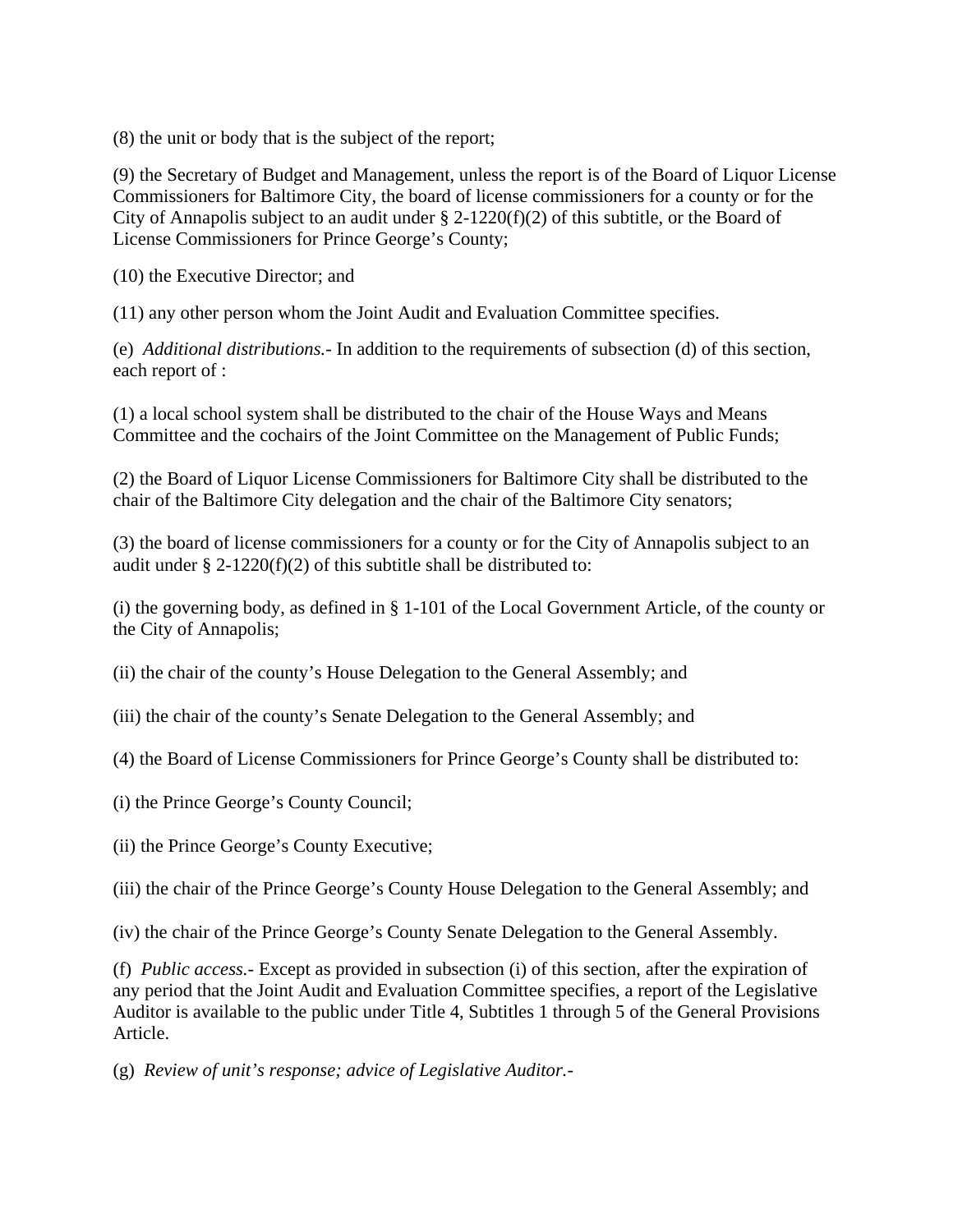(1) The Legislative Auditor shall review each unit's response and advise the unit of the results of the review. The Legislative Auditor shall advise the Joint Audit and Evaluation Committee when:

(i) a unit does not make a response to a recommendation;

(ii) a unit does not indicate action to be taken in response to a recommendation;

(iii) a unit has not taken the action the unit indicated in its response to a recommendation;

(iv) a unit requests a waiver from a recommendation; or

(v) the response by the unit is not considered appropriate to carry out the recommendation.

(2) The Executive Director or the Joint Audit and Evaluation Committee may direct the Legislative Auditor to undertake a review to determine the extent to which action has been taken by a unit to implement a report recommendation.

(3) With respect to findings and recommendations of a fiscal/compliance nature, the Committee may recommend to the Governor and the Comptroller that the unit take the corrective action the unit indicates would be taken or take action to correct the findings in the report or the Committee may grant a waiver from the recommended action.

(4) Within 45 days after receipt of the recommendation the Governor shall advise the Committee as to the action taken with respect to the recommendation.

(5) Without concurrence of the Comptroller, the Committee may not waive a recommendation of the Legislative Auditor with respect to fiscal and financial record keeping, a uniform system of accounting, or the submission of fiscal and financial reports by the units.

(6) With respect to findings and recommendations of a performance nature, the Committee may make recommendations to the Governor or propose legislation after reviewing a unit's response to a recommended action.

(7) The Legislative Auditor shall review each local school system's response to an audit conducted under § 2-1220(e) of this subtitle and advise the local school system of the results of the review. The Legislative Auditor shall advise the Joint Audit and Evaluation Committee when a local school system:

(i) does not make a response to a recommendation;

(ii) does not indicate action to be taken in response to a recommendation;

(iii) has not taken the action the local school system indicated in its response to a recommendation; or

(iv) responds in a manner that is not considered appropriate to carry out the recommendation.

(8) The Executive Director or the Joint Audit and Evaluation Committee may direct the Legislative Auditor to undertake a review to determine the extent to which action has been taken by a local school system to implement a report recommendation.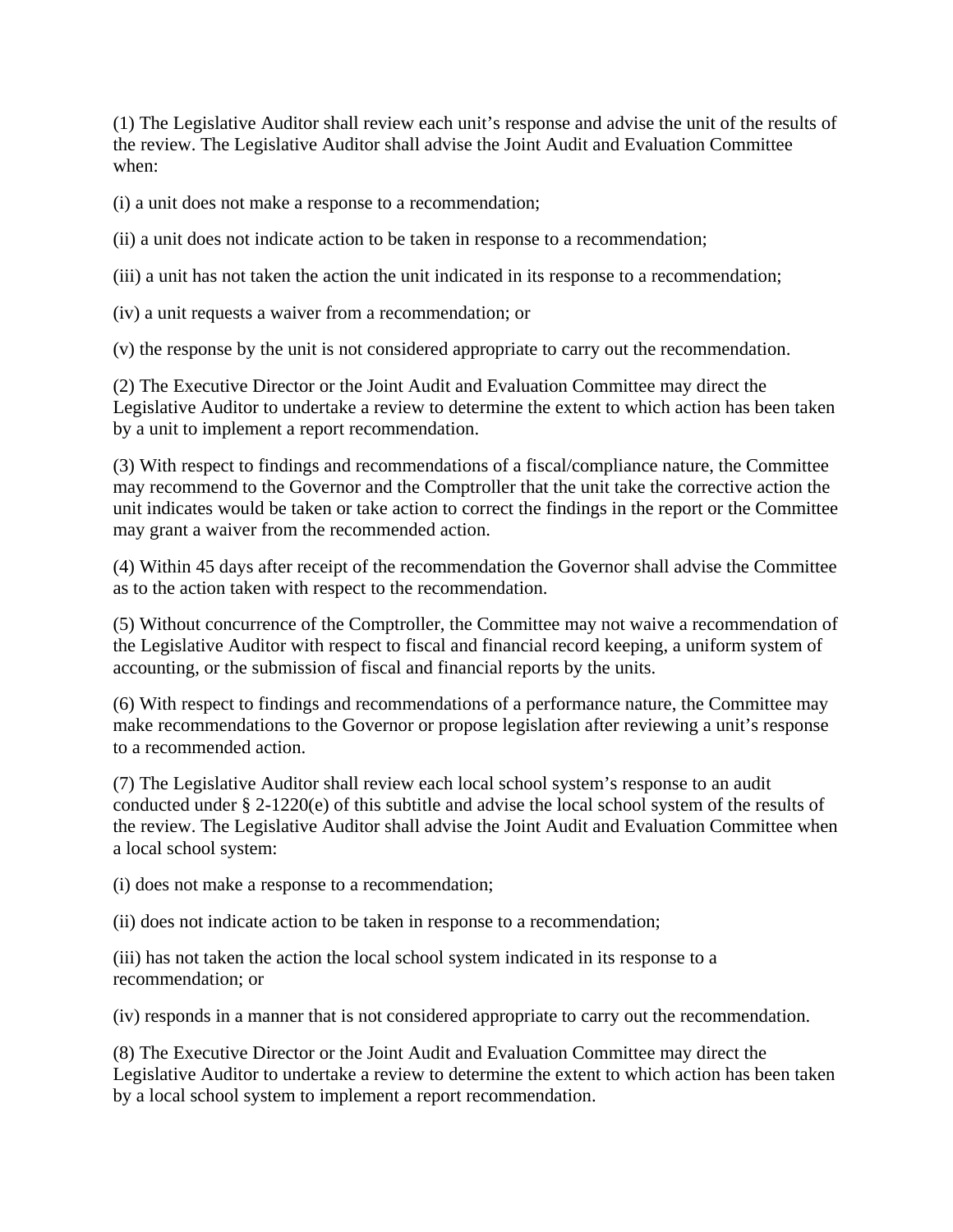(9) With respect to findings and recommendations made to a local school system, the Joint Audit and Evaluation Committee may make recommendations to the Governor, State Superintendent of Schools, the local school governing board, or local school officials after reviewing a local school system's response to a recommended action.

#### (h) *Monitoring systems and processes.-*

(1) The Governor and the Chief Judge of the Court of Appeals shall implement systems and processes to monitor the efforts of the Executive Departmental Units and the Judiciary, respectively, to correct audit findings reported by the Office of Legislative Audits.

(2) Within 9 months of the most recent audit report, any unit that has five or more repeat audit findings shall report to the Office of Legislative Audits for each finding in that audit report:

(i) the corrective actions taken; or

(ii) a schedule for when specific corrective actions will be implemented.

(3) Each unit required to report to the Office of Legislative Audits under paragraph (2) of this subsection shall continue to report to the Office of Legislative Audits on a quarterly basis after the initial report until the actions reported by the agency indicate that satisfactory progress has been made to address all findings.

(i) *Cybersecurity findings redacted.-* A report auditing a unit of State or local government shall have any cybersecurity findings redacted in a manner consistent with auditing best practices before the report is made available to the public.

[An. Code 1957, art. 40, § 61B; 1984, ch. 284, § 1; 1985, ch. 556; 1988, ch. 6, § 1; 1991, ch. 55, § 6; 1994, ch. 3, § 3; 1996, ch. 349, § 13; 1997, ch. 635, § 2; ch. 636, § 2; 2004, ch. 25, § 6; 2006, ch. 512; 2011, ch. 263; 2014, ch. 104, § 2; 2017, chs. 524, 811, 812; 2019, ch. 510, § 4; ch. 511, § 4; 2022, ch. 241, § 2, eff. May 12, 2022.]

# **§ 2-1225. Reports on violations and defaults.**

(a) *Violations.-*

(1) In addition to the reports under § 2-1224 of this subtitle, the Legislative Auditor shall report an apparent violation of any law on use of State funds by the unit of the State government or other body that is examined.

(2) A report under this subsection shall be submitted to:

(i) the Joint Audit and Evaluation Committee;

(ii) the Executive Director;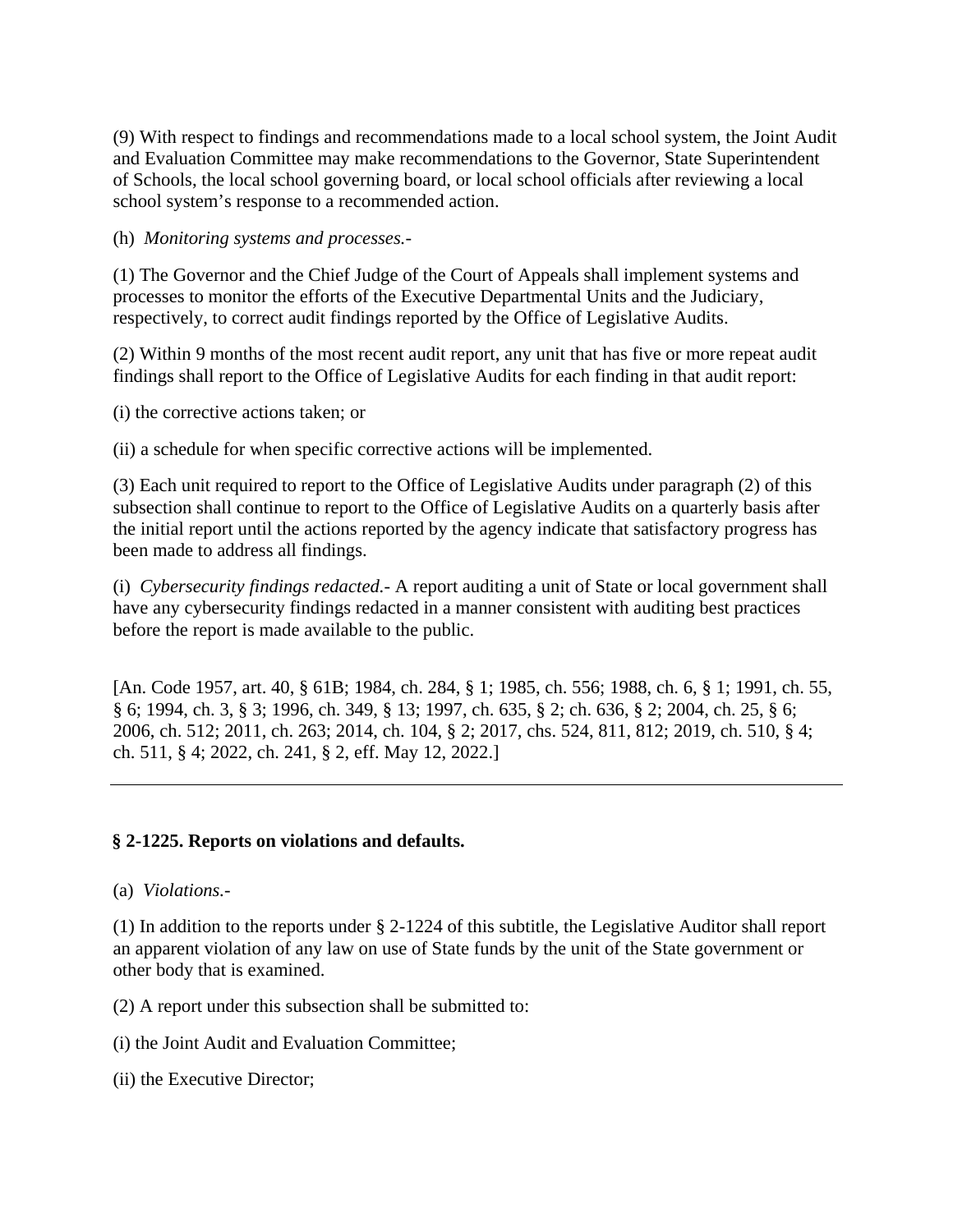(iii) the unit or body that is the subject of the report; and

(iv) the Office of the Attorney General.

(b) *Violations - Reporting.-*

(1) If the Legislative Auditor discovers any alleged criminal violation by a person during the course of an examination, the Legislative Auditor shall report the alleged violation to the Attorney General and an appropriate State's Attorney.

(2) A report under this subsection shall ask the Attorney General and State's Attorney to take appropriate action.

(3) Unless the Attorney General or State's Attorney decides to prosecute an alleged criminal violation reported under this subsection, the Attorney General and State's Attorney shall keep the report of the Legislative Auditor under this subsection confidential.

(4) The Attorney General may investigate and prosecute any alleged criminal violation reported under this subsection and has all the powers and duties of a State's Attorney, including the use of a grand jury in any county or Baltimore City, to investigate and prosecute the alleged violation.

(c) *Response by Attorney General.-*

(1) The Office of the Attorney General shall respond, in writing, to a report received from the Legislative Auditor under this section.

(2) The response of the Attorney General shall include what actions, if any, were taken as a result of the findings of the Legislative Auditor.

(3) The response of the Attorney General shall be submitted to:

(i) the Joint Audit and Evaluation Committee;

(ii) the Executive Director;

(iii) the unit or body that is the subject of the report; and

(iv) the Legislative Auditor.

[An. Code 1957, art. 40, § 61B; 1984, ch. 284, § 1; 1994, ch. 750; 1997, ch. 635, § 2; ch. 636, § 2; 2004, chs. 241, 242; 2006, ch. 512; 2019, ch. 510, § 4; ch. 511, § 4.]

# **§ 2-1226. Confidentiality.**

(a) *In general.-* Except as provided in § 2-1225 of this subtitle and subsection (b) of this section, information that an employee or authorized representative of the Office of Legislative Audits obtains during an examination or in relation to an act or allegation of fraud, waste, or abuse: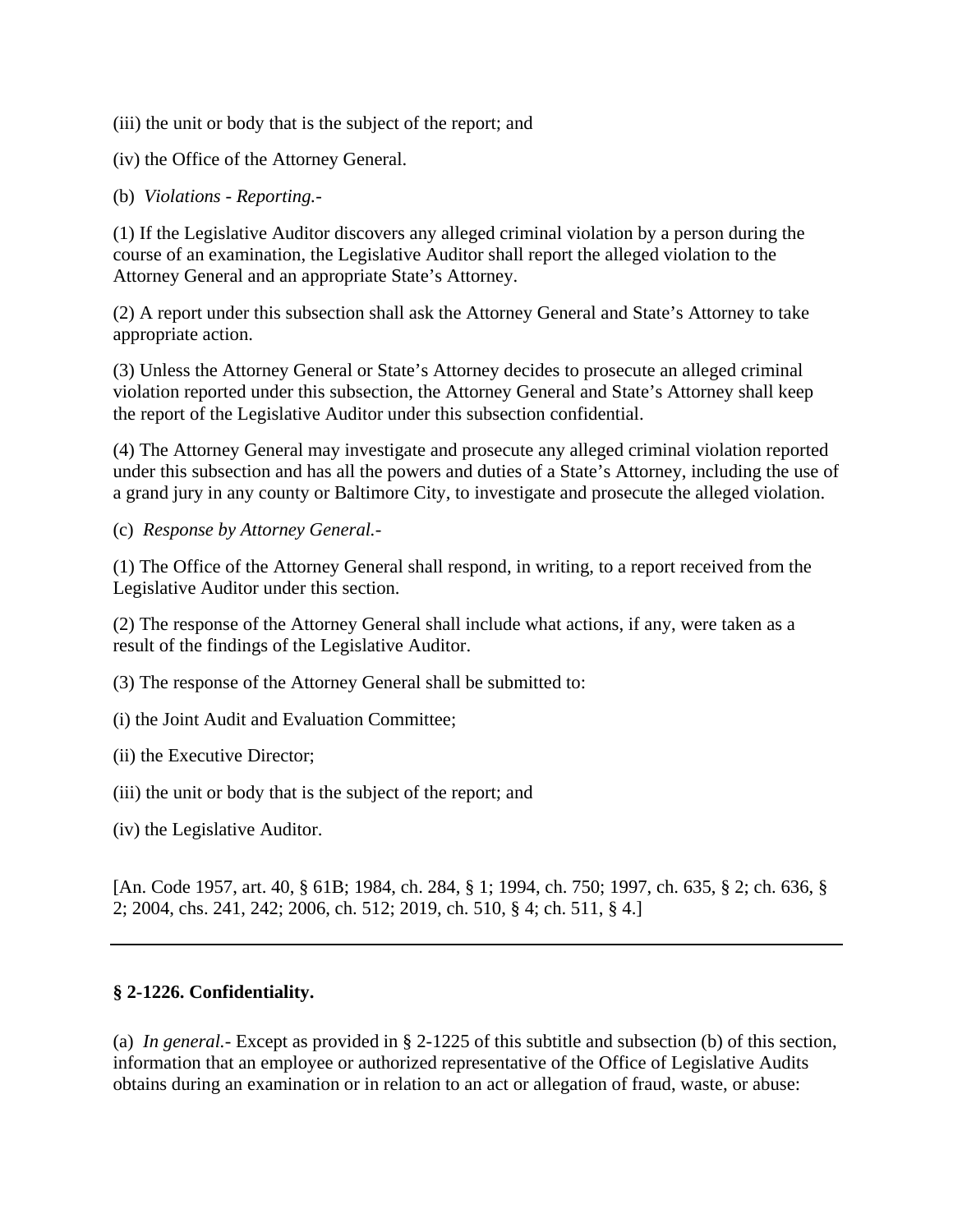(1) is confidential; and

(2) may not be disclosed except to another employee or authorized representative of the Office of Legislative Audits.

(b) *Exceptions.-* The Legislative Auditor may authorize the disclosure of information obtained during an examination or in relation to an act or allegation of fraud, waste, or abuse only to the following:

(1) another employee of the Department, with the approval of the Executive Director;

(2) federal, State, or local officials, or their auditors, who provide evidence to the Legislative Auditor that they are performing investigations, studies, or audits related to that same examination and who provide justification for the specific information requested; or

(3) the Joint Audit and Evaluation Committee, if necessary to assist the Committee in reviewing a report issued by the Legislative Auditor.

(c) *Identity.-* Except as provided in § 2-1225 of this subtitle, if information that an employee or authorized representative obtains during an examination also is confidential under another law, the employee, authorized representative, or the Legislative Auditor may not include in a report or otherwise use the information in any manner that discloses the identity of any person who is the subject of the confidential information.

[An. Code 1957, art. 40, § 61B; 1984, ch. 284, § 1; 1991, ch. 474; 1992, ch. 598; 1997, ch. 635, § 2; ch. 636, § 2; 2004, chs. 241, 242; 2006, ch. 512; 2019, ch. 510, § 4; ch. 511, § 4; 2021, ch. 225, § 1.]

# **§ 2-1227. Penalties.**

A person is guilty of a misdemeanor and on conviction is subject to a fine not exceeding \$1,000 if the person:

(1) fails to comply promptly with process that the Legislative Auditor issues under this Part IV of this subtitle; or

(2) violates any provision of  $\S$  2-1224 (b) or  $\S$  2-1226 of this subtitle.

[An. Code 1957, art. 40, §§ 61B, 61C; 1984, ch. 284, § 1; 1997, ch. 635, § 2; ch. 636, § 2; 2006, ch. 512; 2011, ch. 65, § 5.]

**§ 2-1228. Allegations of fraud, waste, and abuse of state resources - - Report and investigation.**